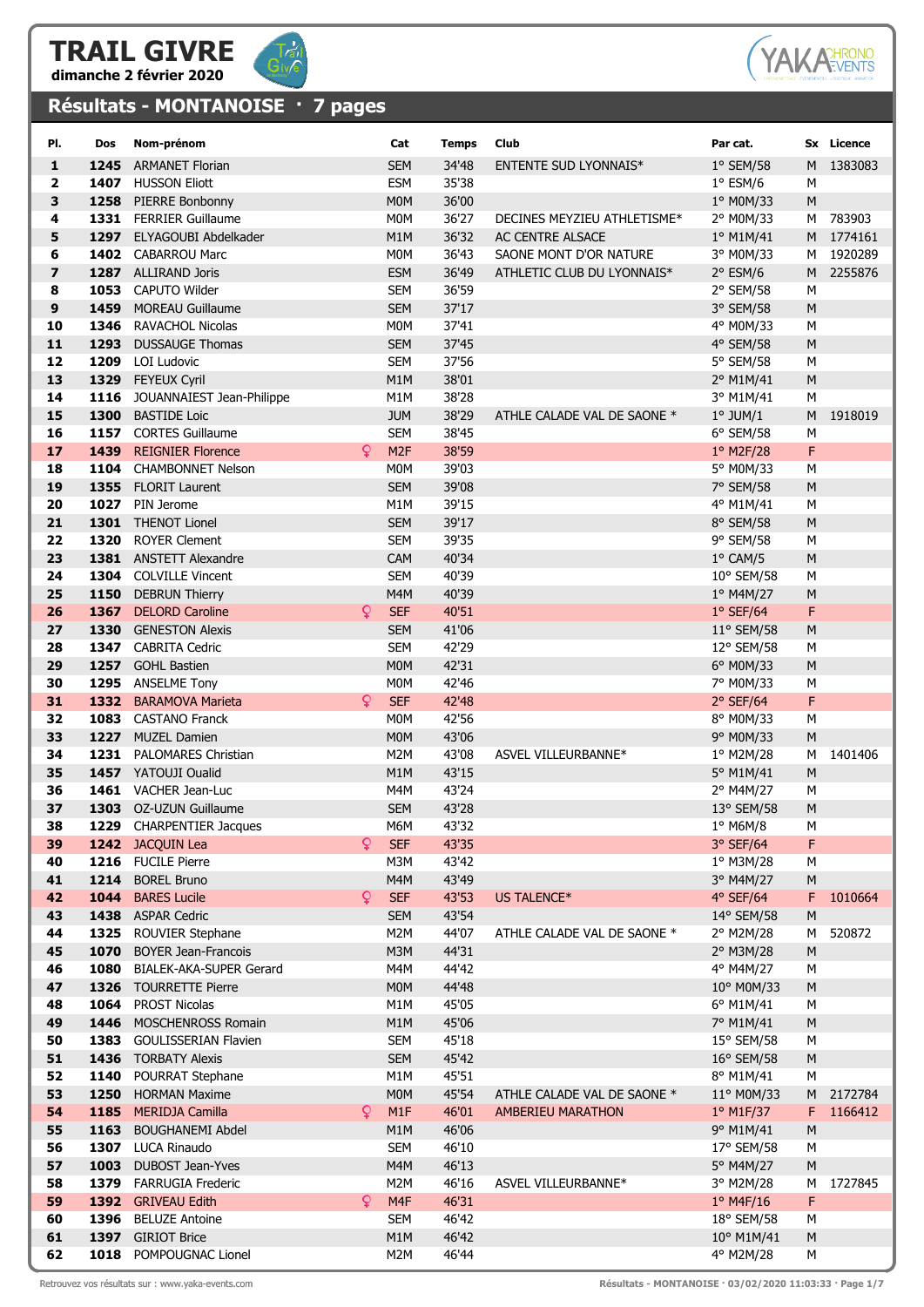| PI.        | Dos          | Nom-prénom                                              |                  | Cat                           | Temps          | Club                         | Par cat.                        |                | Sx Licence |
|------------|--------------|---------------------------------------------------------|------------------|-------------------------------|----------------|------------------------------|---------------------------------|----------------|------------|
| 63         |              | 1395 GUILLOUX Julien                                    |                  | M <sub>0</sub> M              | 47'11          |                              | 12° M0M/33                      | M              |            |
| 64         |              | 1408 MARTIN Arnaud                                      |                  | <b>SEM</b>                    | 47'15          |                              | 19° SEM/58                      | M              |            |
| 65         |              | 1412 SAUNIER Maxime                                     |                  | M <sub>0</sub> M              | 47'21          |                              | 13° M0M/33                      | ${\sf M}$      |            |
| 66         | 1103         | POMPOUGNAC Fabien                                       |                  | <b>ESM</b>                    | 47'32          |                              | 3° ESM/6                        | M              |            |
| 67         | 1213         | <b>BAILLAT Stephane</b>                                 |                  | M1M                           | 47'45          |                              | 11° M1M/41                      | M              |            |
| 68         | 1025         | <b>LIGNAIS Sandra</b>                                   | Q.               | M <sub>2F</sub>               | 47'55          | <b>ENTENTE SUD LYONNAIS*</b> | 2° M2F/28                       | F              | 236599     |
| 69         |              | 1156 FRANCOIS Philippe                                  |                  | M3M                           | 48'10          |                              | 3° M3M/28                       | M              |            |
| 70         | 1451         | <b>MENON Alexandre</b>                                  |                  | M1M                           | 48'14          |                              | 12° M1M/41                      | M              |            |
| 71         |              | 1334 LAHALLE Marc                                       |                  | M5M                           | 48'17          |                              | $1^{\circ}$ M5M/11              | M              |            |
| 72<br>73   | 1199         | 1217 CAZAUX Veronique<br><b>JAILLET Ludovic</b>         | Q                | M <sub>4F</sub><br><b>SEM</b> | 48'18          |                              | 2° M4F/16                       | F              |            |
| 74         |              | 1455 FESCHET Alice                                      | Q.               | CAF                           | 48'19<br>48'42 |                              | 20° SEM/58<br>$1^{\circ}$ CAF/3 | M<br>F         |            |
| 75         |              | 1290 BLANDIN Jean-Pierre                                |                  | M6M                           | 48'42          |                              | 2° M6M/8                        | М              |            |
| 76         |              | 1178 BOURDILLON Jeremie                                 |                  | M <sub>2</sub> M              | 48'43          |                              | 5° M2M/28                       | М              |            |
| 77         |              | 1072 VILLACAMPA Celine                                  | Q.               | M1F                           | 48'47          |                              | 2° M1F/37                       | F              |            |
| 78         | 1390         | <b>ROUSSON Serge</b>                                    |                  | M4M                           | 48'49          |                              | 6° M4M/27                       | M              |            |
| 79         |              | 1447 GUERET Ludovic                                     |                  | M <sub>1</sub> M              | 48'55          |                              | 13° M1M/41                      | M              |            |
| 80         | 1107         | <b>ERARD Gwladys</b>                                    | Q.               | <b>SEF</b>                    | 49'00          |                              | 5° SEF/64                       | F              |            |
| 81         | 1078         | MILLERON Renan                                          |                  | <b>SEM</b>                    | 49'03          |                              | 21° SEM/58                      | M              |            |
| 82         | 1288         | <b>PEREZ David</b>                                      |                  | M <sub>0</sub> M              | 49'10          |                              | 14° M0M/33                      | М              |            |
| 83         | 1289         | <b>HUILLET Philippe</b>                                 |                  | M3M                           | 49'15          |                              | 4° M3M/28                       | M              |            |
| 84         | 1244         | <b>ERARD David</b>                                      |                  | M4M                           | 49'16          |                              | 7° M4M/27                       | М              |            |
| 85         |              | 1046 MARTIN Eric                                        |                  | M <sub>3</sub> M              | 49'18          |                              | 5° M3M/28                       | M              |            |
| 86         |              | 1368 CESBRON Charles                                    |                  | CAM                           | 49'21          |                              | 2° CAM/5                        | М              |            |
| 87         |              | 1094 DELDON Sebastien                                   |                  | M1M                           | 49'25          |                              | 14° M1M/41                      | M              |            |
| 88<br>89   |              | 1108 LORENZO Jeff<br>1109 GERMAIN Elodie                | $\mathsf{Q}$     | M5M<br><b>MOF</b>             | 49'28<br>49'29 |                              | 2° M5M/11<br>1° M0F/40          | М<br>F         | 2074110    |
| 90         |              | 1463 IHUEL Philippe                                     |                  | M1M                           | 49'32          |                              | 15° M1M/41                      | M              |            |
| 91         | 1353         | <b>NEYRAND Paul</b>                                     |                  | M5M                           | 49'33          |                              | 3° M5M/11                       | M              |            |
| 92         |              | 1354 NEYRAND Laurie                                     | Q.               | <b>SEF</b>                    | 49'33          |                              | $6°$ SEF/64                     | F              |            |
| 93         |              | 1182 LIVENAIS Cedric                                    |                  | M1M                           | 49'40          |                              | 16° M1M/41                      | M              |            |
| 94         |              | 1081 GODARD-PINIER Anne-Claire                          | Q.               | M <sub>2F</sub>               | 49'43          | <b>ATHLETIC CLUB TASSIN</b>  | 3° M2F/28                       | F              | 1960173    |
| 95         | 1279         | JOUBERT Pascal                                          |                  | M4M                           | 49'44          |                              | 8° M4M/27                       | M              |            |
| 96         | 1169         | <b>GRILLET Patrick</b>                                  |                  | M <sub>2</sub> M              | 49'50          |                              | $6^{\circ}$ M2M/28              | М              |            |
| 97         |              | 1414 ROUTIN Guy                                         |                  | M1M                           | 49'54          |                              | 17° M1M/41                      | M              |            |
| 98         |              | 1434 GAUBICHER Guillaume                                |                  | <b>SEM</b>                    | 50'09          |                              | 22° SEM/58                      | М              |            |
| 99         | 1280         | PATHOUX Guillaume                                       |                  | <b>SEM</b>                    | 50'20          |                              | 23° SEM/58                      | M              |            |
| 100        |              | 1204 DELORME Michel                                     |                  | M4M                           | 50'21          |                              | 9° M4M/27                       | М              |            |
| 101        |              | 1263 MALECOT Cyril                                      |                  | M1M                           | 50'24          |                              | 18° M1M/41                      | ${\sf M}$      |            |
| 102        |              | 1228 SCHAEFFER Damien                                   |                  | M1M                           | 50'26          |                              | 19° M1M/41                      | М              |            |
| 103<br>104 |              | 1007 JOCTEUR-MONROZIER Adrien<br>1198 BERTRAND Maryline | ¥.               | M1M<br>M1F                    | 50'29<br>50'40 |                              | 20° M1M/41<br>3° M1F/37         | M<br>F         |            |
| 105        |              | 1382 VENTURELLI Bruno                                   |                  | M3M                           | 50'43          |                              | 6° M3M/28                       | ${\sf M}$      |            |
| 106        | 1043         | <b>CAUDRELIER Damien</b>                                |                  | M0M                           | 50'44          |                              | 15° M0M/33                      | М              |            |
| 107        |              | 1431 POYET Patrick                                      |                  | M2M                           | 50'47          |                              | 7° M2M/28                       | ${\sf M}$      |            |
| 108        | 1069         | <b>BONZI Hugo</b>                                       |                  | CAM                           | 50'47          |                              | 3° CAM/5                        | М              |            |
| 109        | 1065         | <b>BONABAU Christine</b>                                | Q                | M <sub>2F</sub>               | 50'50          |                              | 4° M2F/28                       | F              |            |
| 110        |              | 1352 GUILLOT Joanne                                     | Q                | <b>SEF</b>                    | 51'02          |                              | 7° SEF/64                       | F              |            |
| 111        |              | 1377 CIFFOTTI Thierry                                   |                  | M4M                           | 51'05          | <b>ASC BALAN</b>             | 10° M4M/27                      | M              | 1964475    |
| 112        |              | 1435 ROCHE Pierre                                       |                  | <b>MOM</b>                    | 51'08          |                              | 16° M0M/33                      | М              |            |
| 113        |              | 1322 BERGER Sandra                                      | Q.               | <b>SEF</b>                    | 51'15          |                              | $8°$ SEF/64                     | F              |            |
| 114        |              | 1450 HUMEZ Pierre                                       |                  | M4M                           | 51'15          |                              | 11° M4M/27                      | М              |            |
| 115        | 1356         | <b>NEUMANN Camille</b>                                  | $\mathsf Q$<br>ò | <b>SEF</b>                    | 51'15          |                              | 9° SEF/64<br>4° M1F/37          | F              |            |
| 116        | 1203         | <b>MAYOUE Virginie</b>                                  |                  | M1F                           | 51'18<br>51'33 |                              |                                 | F              |            |
| 117<br>118 | 1259<br>1401 | <b>BANCEL Denis</b><br>PARRADO Amaury                   |                  | M4M<br><b>SEM</b>             | 51'34          |                              | 12° M4M/27<br>24° SEM/58        | ${\sf M}$<br>М |            |
| 119        |              | 1005 CACCIATORE Gaetan                                  |                  | M2M                           | 51'43          |                              | 8° M2M/28                       | ${\sf M}$      |            |
| 120        |              | 1205 MERCIER Philippe                                   |                  | M3M                           | 51'44          |                              | 7° M3M/28                       | M              |            |
| 121        | 1264         | <b>THIRION Stephane</b>                                 |                  | M1M                           | 51'45          |                              | 21° M1M/41                      | M              |            |
| 122        | 1440         | <b>PALLIER Alek</b>                                     |                  | <b>ESM</b>                    | 51'45          |                              | $4°$ ESM/6                      | М              |            |
| 123        | 1054         | <b>BOBICHON Bruno</b>                                   |                  | M1M                           | 51'54          |                              | 22° M1M/41                      | ${\sf M}$      |            |
| 124        |              | 1374 MAZHOUD Karim                                      |                  | M0M                           | 51'56          |                              | 17° M0M/33                      | М              |            |
| 125        |              | 1467 GOSSE Julien                                       |                  | <b>SEM</b>                    | 51'56          |                              | 25° SEM/58                      | M              |            |
| 126        |              | 1045 CAMARET Marguerite                                 | Q.               | <b>SEF</b>                    | 52'03          |                              | 10° SEF/64                      | F              |            |
| 127        |              | 1202 BODET Mikael                                       |                  | M1M                           | 52'21          |                              | 23° M1M/41                      | M              |            |
| 128        | 1087         | DATTOMA Mathieu                                         |                  | CAM                           | 52'27          |                              | 4° CAM/5                        | М              |            |
| 129        |              | 1193 MAILLANT Gael                                      |                  | <b>MOM</b>                    | 52'29          |                              | 18° M0M/33                      | ${\sf M}$      |            |

Retrouvez vos résultats sur : www.yaka-events.com **Résultats - MONTANOISE · 03/02/2020 11:03:34 · Page 2/7**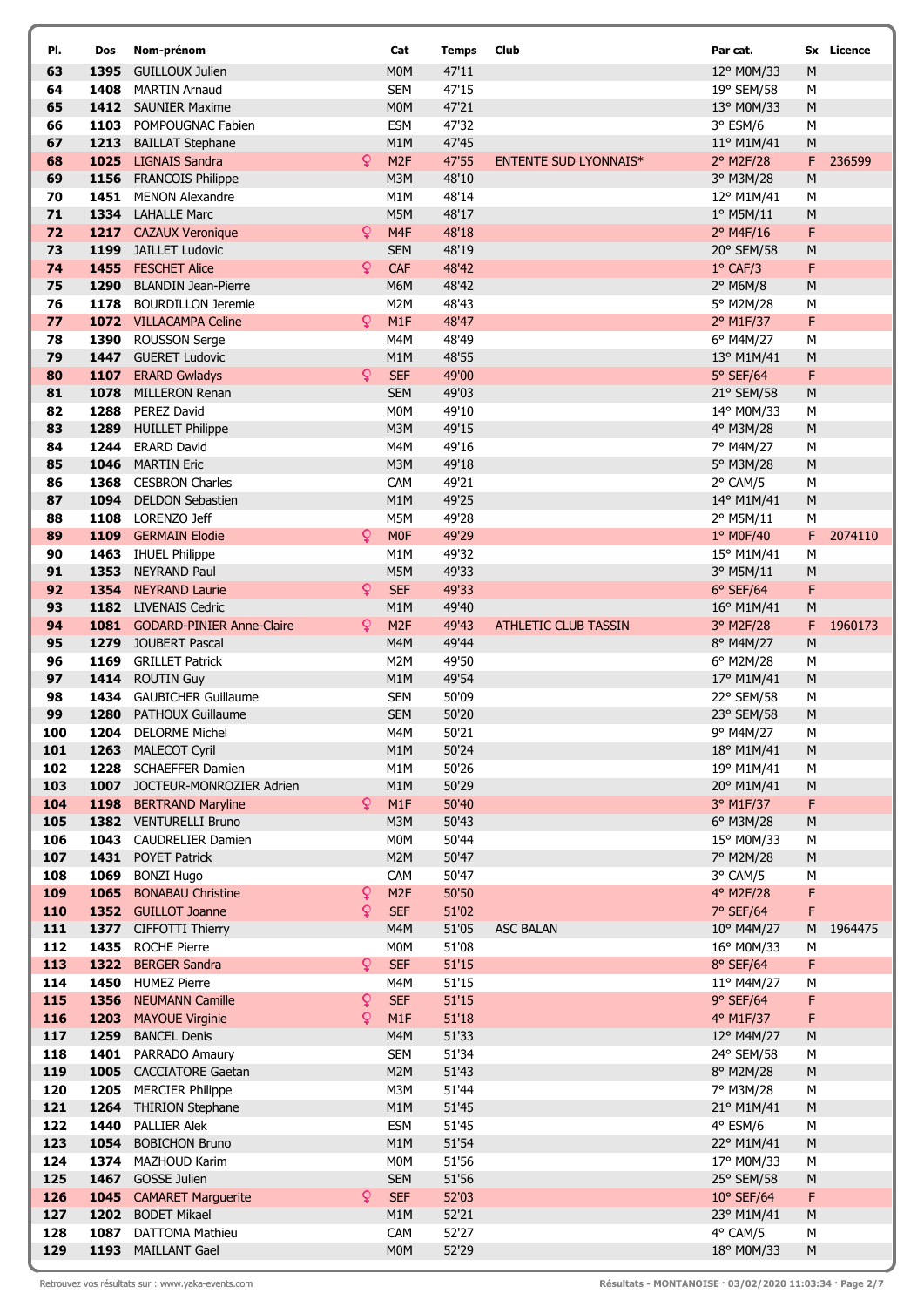| PI.        | Dos  | Nom-prénom                                         |        | Cat                                 | <b>Temps</b>   | Club                        | Par cat.                 |                | Sx Licence |
|------------|------|----------------------------------------------------|--------|-------------------------------------|----------------|-----------------------------|--------------------------|----------------|------------|
| 130        | 1419 | <b>MARTIN Stephanie</b>                            | Q      | <b>MOF</b>                          | 52'29          |                             | 2° M0F/40                | F              |            |
| 131        | 1139 | RIZZO Bastien                                      |        | <b>SEM</b>                          | 52'35          |                             | 26° SEM/58               | M              |            |
| 132        |      | 1241 VACHER Camille                                | Q      | <b>SEF</b>                          | 52'42          | <b>ATHLE ST JULIEN 74</b>   | $11^{\circ}$ SEF/64      | F              | 1790094    |
| 133        |      | 1452 BARBOT Cedric                                 |        | <b>SEM</b>                          | 52'53          |                             | 27° SEM/58               | M              |            |
| 134        |      | 1271 BOINOT Robin                                  |        | <b>SEM</b>                          | 53'03          |                             | 28° SEM/58               | М              |            |
| 135        |      | 1132 SAUNIER-BORRELL Axel                          |        | <b>SEM</b>                          | 53'03          |                             | 29° SEM/58               | M              |            |
| 136<br>137 |      | 1418 BOCCA Vincent<br>1037 MARTIN Maelis           | Q      | M2M<br><b>JUF</b>                   | 53'04<br>53'18 | ATHLE CALADE VAL DE SAONE * | 9° M2M/28                | M<br>F         | 1835921    |
| 138        |      | 1321 SEGUI Julien                                  |        | M1M                                 | 53'19          |                             | $1°$ JUF/2<br>24° M1M/41 | M              |            |
| 139        |      | 1466 DATTOMA Sebastien                             |        | M2M                                 | 53'19          |                             | 10° M2M/28               | M              |            |
| 140        |      | 1417 RUFFINO Remy                                  |        | <b>SEM</b>                          | 53'37          |                             | 30° SEM/58               | M              |            |
| 141        |      | 1137 ANTOINE Matrat                                |        | M1M                                 | 53'41          |                             | 25° M1M/41               | M              |            |
| 142        | 1444 | <b>RIVOIRE Romain</b>                              |        | <b>SEM</b>                          | 53'42          |                             | 31° SEM/58               | M              |            |
| 143        |      | 1432 CHALAPHIE Thibault                            |        | <b>SEM</b>                          | 53'46          |                             | 32° SEM/58               | M              |            |
| 144        |      | 1114 GOMES Marianne                                | ¥      | <b>SEF</b>                          | 53'56          |                             | 12° SEF/64               | F              |            |
| 145        |      | 1187 NALIZA Chloe                                  | Q      | <b>SEF</b>                          | 53'57          |                             | 13° SEF/64               | F              |            |
| 146        |      | 1017 GAGET Stephane                                |        | M2M                                 | 54'12          |                             | 11° M2M/28               | M              |            |
| 147        | 1276 | <b>BON Eric</b>                                    |        | M4M                                 | 54'18          |                             | 13° M4M/27               | M              |            |
| 148        |      | 1292 CHARREL Beatrice                              | Q<br>Q | M <sub>OF</sub>                     | 54'20          |                             | 3° M0F/40                | F              |            |
| 149<br>150 |      | 1212 CLAVEL Berenice<br>1337 DEPOISIER Daniel      |        | M <sub>0F</sub><br>M <sub>0</sub> M | 54'30<br>54'36 |                             | 4° M0F/40<br>19° M0M/33  | F<br>M         |            |
| 151        |      | 1328 GRATALOUP Francois                            |        | M2M                                 | 54'37          |                             | 12° M2M/28               | M              |            |
| 152        |      | 1327 DU-BERNARDO Alessia                           | Q      | M <sub>2F</sub>                     | 54'37          |                             | 5° M2F/28                | F              |            |
| 153        |      | 1345 MONGES Mathilde                               | Q      | M <sub>0F</sub>                     | 54'44          |                             | 5° M0F/40                | F              |            |
| 154        | 1468 | <b>BENNE-DARSES Adrien</b>                         |        | <b>SEM</b>                          | 54'50          |                             | 33° SEM/58               | M              |            |
| 155        |      | 1052 STRACQUALURSI Murielle                        | Q.     | M <sub>3F</sub>                     | 54'51          |                             | $1°$ M3F/19              | F              |            |
| 156        | 1180 | MENUEL Jean-Charles                                |        | M4M                                 | 54'57          |                             | 14° M4M/27               | M              |            |
| 157        |      | 1343 BASSETTI Fanny                                | Q      | M1F                                 | 55'01          |                             | 5° M1F/37                | F              |            |
| 158        |      | 1360 DUMOULIN Gilles                               |        | M6M                                 | 55'04          |                             | 3° M6M/8                 | M              |            |
| 159        | 1145 | <b>BONAMI Michael</b>                              |        | <b>SEM</b>                          | 55'05          |                             | 34° SEM/58               | M              |            |
| 160        |      | 1315 CITRO Vincent                                 |        | <b>MOM</b>                          | 55'08          |                             | 20° M0M/33               | M              |            |
| 161        |      | 1123 BANASZAK Virginie                             | Q      | M1F                                 | 55'10          |                             | 6° M1F/37                | F              |            |
| 162<br>163 |      | 1031 REDON Jean-Yves<br>1201 HOURS Michel          |        | M5M<br>M6M                          | 55'19<br>55'28 |                             | 4° M5M/11<br>4° M6M/8    | M<br>${\sf M}$ |            |
| 164        |      | 1413 GUILLERMIC Nicolas                            |        | M <sub>0</sub> M                    | 55'35          | AAA DU LYONNAIS             | 21° M0M/33               | М              | 2071740    |
| 165        |      | 1165 CHANTELOT Marie-Laure                         | Q      | M <sub>3F</sub>                     | 55'38          |                             | 2° M3F/19                | F              |            |
| 166        |      | 1057 FESSY Hubert                                  |        | M4M                                 | 55'43          | AS IBM LYON                 | 15° M4M/27               | M              | 1756184    |
| 167        |      | 1252 BELOT Stephane                                |        | <b>SEM</b>                          | 55'52          |                             | 35° SEM/58               | ${\sf M}$      |            |
| 168        | 642  | <b>ESCANDE Jean-Luc</b>                            |        | M4M                                 | 56'05          |                             | 16° M4M/27               | M              |            |
| 169        |      | 1006 MARITAN David                                 |        | M2M                                 | 56'11          |                             | 13° M2M/28               | ${\sf M}$      |            |
| 170        |      | 1387 BALMAIN Audrey                                | Q      | M1F                                 | 56'19          |                             | 7° M1F/37                | F              |            |
| 171        |      | 1416 MEISSIMILLY Franck                            |        | M3M                                 | 56'31          |                             | 8° M3M/28                | M              |            |
| 172        |      | 1286 ARCHENY Jean-Luc                              |        | M3M                                 | 56'35          |                             | 9° M3M/28                | M              |            |
| 173        |      | 1306 MERCIER Solene                                | Q      | <b>SEF</b>                          | 56'51          | <b>EA MACON</b>             | 14° SEF/64               | F              | 2189984    |
| 174        |      | 1336 BULTEL Guillaume                              |        | M3M                                 | 56'58          |                             | 10° M3M/28               | M              |            |
| 175<br>176 |      | 1068 GICQUEL Ludovic<br>1067 ROCHE Tiphaine        | Q      | <b>MOM</b><br>M1F                   | 57'02<br>57'02 |                             | 22° M0M/33<br>8° M1F/37  | ${\sf M}$<br>F |            |
| 177        |      | 1149 CHANVILLARD Bastien                           |        | <b>ESM</b>                          | 57'21          |                             | 5° ESM/6                 | M              |            |
| 178        |      | 1125 CUMIN Antoine                                 |        | M1M                                 | 57'23          |                             | 26° M1M/41               | M              |            |
| 179        |      | 1365 FELIX Aude                                    | Q.     | M1F                                 | 57'26          | <b>COURIR ENSEMBLE</b>      | 9° M1F/37                | F              | 1715393    |
| 180        | 1034 | <b>MANEVY Loic</b>                                 |        | M <sub>0</sub> M                    | 57'33          |                             | 23° M0M/33               | M              |            |
| 181        |      | 1316 MAURY Celine                                  | Q      | <b>SEF</b>                          | 57'41          |                             | 15° SEF/64               | F              |            |
| 182        |      | 1319 LAMBLING Paul                                 |        | <b>SEM</b>                          | 57'43          |                             | 36° SEM/58               | М              |            |
| 183        |      | 1197 LAVOR Sandra                                  | Q      | M <sub>0F</sub>                     | 57'44          |                             | $6^\circ$ M0F/40         | F              |            |
| 184        | 1110 | <b>EDDAOUI Laetitia</b>                            | ò      | <b>SEF</b>                          | 57'47          |                             | 16° SEF/64               | F              |            |
| 185        | 1449 | <b>BELANGER Julien</b>                             |        | M0M                                 | 57'50          |                             | 24° M0M/33               | M              |            |
| 186<br>187 |      | 1465 BATTAGLIA Alexandra<br>1001 POSIERE Jean-Marc | Q      | M <sub>0F</sub><br>M5M              | 58'04<br>58'11 |                             | 7° M0F/40<br>5° M5M/11   | F              |            |
| 188        |      | 1122 HARBINSON Ariane                              | ¥      | <b>SEF</b>                          | 58'14          |                             | 17° SEF/64               | M<br>F         |            |
| 189        |      | 1317 BERTHET Estelle                               | Q.     | M1F                                 | 58'19          |                             | 10° M1F/37               | F              |            |
| 190        | 1314 | <b>ORCEL Jean-Louis</b>                            |        | M4M                                 | 58'23          |                             | 17° M4M/27               | M              |            |
| 191        |      | 1091 ABHERVE-GUEGUEN Solenn                        | Q      | <b>MOF</b>                          | 58'25          |                             | 8° M0F/40                | F              |            |
| 192        |      | 1092 LE-BERRE Cathy                                | Q      | M <sub>0F</sub>                     | 58'25          |                             | 9° M0F/40                | F              |            |
| 193        |      | 1142 BEL Laurence                                  | Q      | M <sub>2F</sub>                     | 58'32          |                             | 6° M2F/28                | F              |            |
| 194        |      | 1372 TRIQUIGNEAUX Celine                           | Q      | <b>MOF</b>                          | 58'40          |                             | 10° M0F/40               | F              |            |
| 195        |      | 1369 HERVE Anthony                                 |        | <b>SEM</b>                          | 58'50          |                             | 37° SEM/58               | M              |            |
| 196        |      | 1454 COUILLOUD Bernard                             |        | M6M                                 | 58'53          |                             | 5° M6M/8                 | M              |            |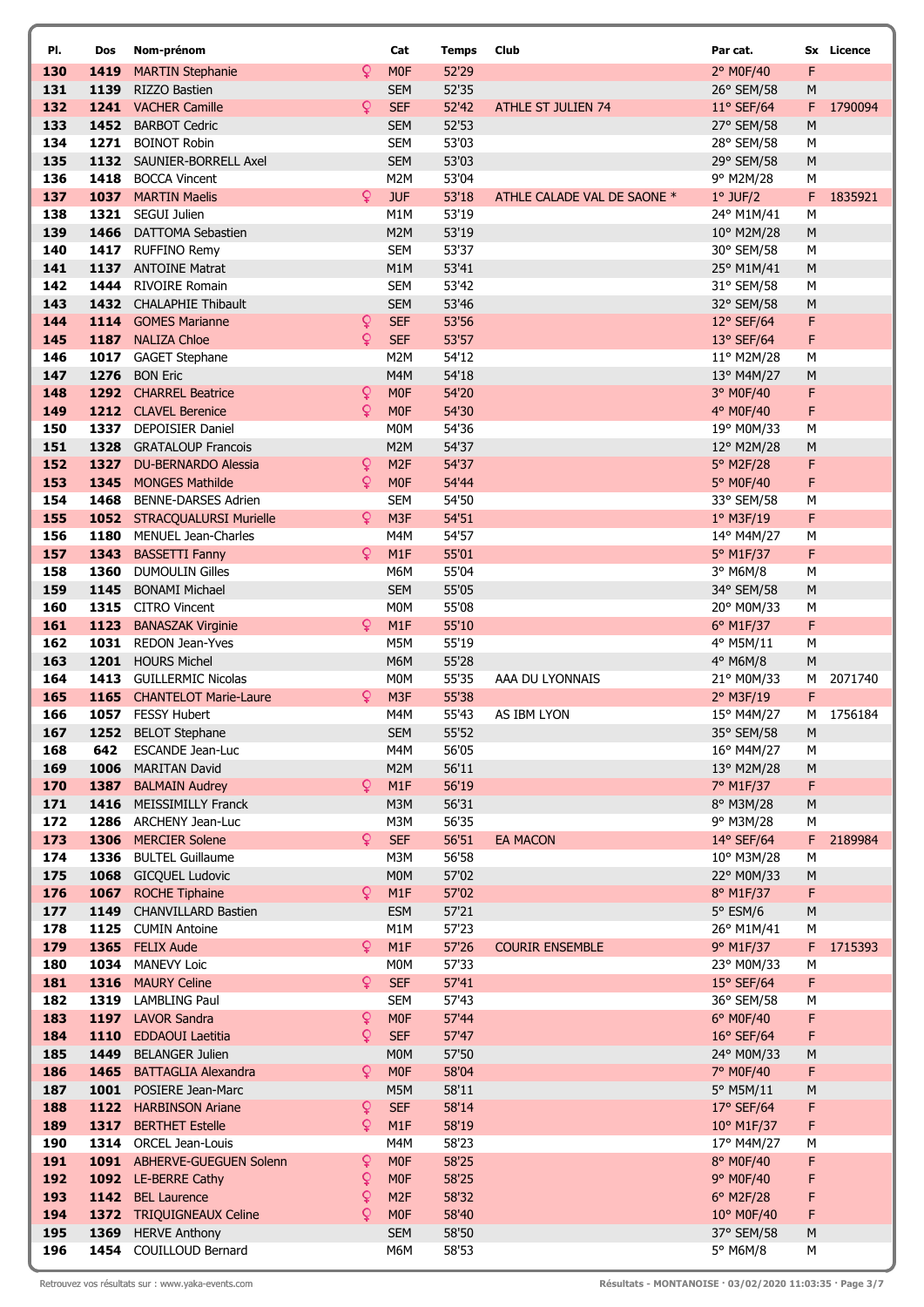| PI.        | Dos  | Nom-prénom                                         |                | Cat                      | <b>Temps</b>       | Club                          | Par cat.                   |        | Sx Licence |
|------------|------|----------------------------------------------------|----------------|--------------------------|--------------------|-------------------------------|----------------------------|--------|------------|
| 197        | 1223 | <b>DUFOUR Quentin</b>                              |                | <b>SEM</b>               | 58'54              |                               | 38° SEM/58                 | M      |            |
| 198        |      | 1147 DURAND Stephane                               |                | M3M                      | 58'55              |                               | 11° M3M/28                 | М      |            |
| 199        |      | 1312 PHILIPPE Combet                               |                | M2M                      | 58'56              |                               | 14° M2M/28                 | M      |            |
| 200        | 1460 | <b>BANCE Xavier</b>                                |                | <b>SEM</b>               | 58'58              |                               | 39° SEM/58                 | M      |            |
| 201        | 1458 | <b>DOS-SANTOS Clement</b>                          |                | <b>SEM</b>               | 59'05              |                               | 40° SEM/58                 | M      |            |
| 202        |      | 1176 GAIDON Celine                                 | Q.             | M <sub>2F</sub>          | 59'12              | ATHLE CALADE VAL DE SAONE *   | 7° M2F/28                  | F      | 1698956    |
| 203<br>204 | 1318 | <b>MAURY Mickael</b><br>1040 GRIMAUD Marion        | ò              | <b>SEM</b><br><b>SEF</b> | 59'13<br>59'24     |                               | 41° SEM/58                 | M<br>F |            |
| 205        |      | 1041 CHEKARI Madjid                                |                | <b>SEM</b>               | 59'24              |                               | $18°$ SEF/64<br>42° SEM/58 | M      |            |
| 206        |      | 1162 BOUGHANEMI Nadia                              | Q              | M1F                      | 59'24              |                               | 11° M1F/37                 | F      |            |
| 207        |      | 1437 VERO Mikael                                   |                | <b>SEM</b>               | 59'35              |                               | 43° SEM/58                 | M      |            |
| 208        | 1448 | <b>ANESTIS Apostolis</b>                           |                | M1M                      | 59'41              |                               | 27° M1M/41                 | М      |            |
| 209        |      | 1002 SIMOUNET Nathalie                             | $\mathsf{Q}$   | M4F                      | 59'47              |                               | 3° M4F/16                  | F      |            |
| 210        |      | 1190 BOUCHY Alice                                  | ò              | <b>MOF</b>               | 59'48              |                               | 11° M0F/40                 | F      |            |
| 211        |      | 1378 BOURGEOIS Jean-Paul                           |                | M5M                      | 59'50              |                               | 6° M5M/11                  | M      |            |
| 212        |      | 1208 ROUSSET Patricia                              | $\mathsf Q$    | M <sub>2F</sub>          | 59'52              |                               | 8° M2F/28                  | F      |            |
| 213        |      | 1409 QUILES Alexandra                              | Q              | M1F                      | 59'54              |                               | 12° M1F/37                 | F      |            |
| 214        | 1284 | <b>BUISSON-DEBON Patrick</b>                       |                | M5M                      | 59'54              |                               | 7° M5M/11                  | М      |            |
| 215        |      | 1268 GAUTHIER Alain                                |                | M3M                      | 59'55              |                               | 12° M3M/28                 | M      |            |
| 216        |      | 1269 HERNANDEZ-MARTIN Alexandra                    | $\mathsf{Q}$   | <b>MOF</b>               | 59'55              |                               | 12° M0F/40                 | F      |            |
| 217<br>218 |      | 1251 SCHAUMLOFFEL Elodie<br>1302 ROLANDO Christian | Q              | <b>MOF</b><br>M7M        | 59'59              |                               | 13° M0F/40                 | F      |            |
| 219        |      | 1357 CHANCENOTTE Cecile                            | Q.             | <b>MOF</b>               | 1h00'06<br>1h00'08 |                               | 1° M7M/4<br>14° M0F/40     | М<br>F |            |
| 220        |      | 1358 GALOFARO Olivier                              |                | M2M                      | 1h00'08            |                               | 15° M2M/28                 | М      |            |
| 221        |      | 1161 NICOLAS Michelle                              | Q              | M <sub>3F</sub>          | 1h00'09            | <b>ENTENTE OUEST LYONNAIS</b> | 3° M3F/19                  | F      | 2236382    |
| 222        |      | 1420 PECOLO Vincent                                |                | M <sub>2</sub> M         | 1h00'17            |                               | 16° M2M/28                 | M      |            |
| 223        |      | 1421 PECOLO Yannick                                |                | M2M                      | 1h00'17            |                               | 17° M2M/28                 | M      |            |
| 224        |      | 1464 BOYER-BEARTH Ludovic                          |                | M1M                      | 1h00'17            |                               | 28° M1M/41                 | М      |            |
| 225        |      | 1429 ANTOINE Edith                                 | $\overline{Q}$ | M <sub>2F</sub>          | 1h00'20            |                               | 9° M2F/28                  | F      |            |
| 226        | 1105 | SIMONIN Stephane                                   |                | <b>SEM</b>               | 1h00'28            |                               | 44° SEM/58                 | M      |            |
| 227        | 1039 | <b>BAROUGIER Samuel</b>                            |                | M1M                      | 1h00'35            |                               | 29° M1M/41                 | M      |            |
| 228        |      | 1136 SAGET Julie                                   | $\mathsf{Q}$   | M <sub>1F</sub>          | 1h00'42            |                               | 13° M1F/37                 | F      |            |
| 229        |      | 1066 CANTIN Anne-Francoise                         | Q              | <b>MOF</b>               | 1h00'43            |                               | 15° M0F/40                 | F      |            |
| 230        |      | 1364 BEAULAT Alice                                 | $\mathsf{Q}$   | <b>SEF</b>               | 1h00'49            |                               | 19° SEF/64                 | F      |            |
| 231        | 1281 | <b>DANGOISSE Gersende</b>                          | Q              | <b>SEF</b>               | 1h00'56            |                               | 20° SEF/64                 | F      |            |
| 232<br>233 | 1453 | <b>BRUNET Corinne</b>                              | Q              | M <sub>3F</sub><br>M3M   | 1h00'57            |                               | 4° M3F/19                  | F      |            |
| 234        |      | 1456 LEBRUN Didier<br>1363 CELLIER Sophie          | Q              | <b>SEF</b>               | 1h00'57<br>1h01'15 |                               | 13° M3M/28<br>21° SEF/64   | M<br>F |            |
| 235        |      | 1186 GALLONE Serge                                 |                | M7M                      | 1h01'17            |                               | 2° M7M/4                   | M      |            |
| 236        |      | 1371 GUILLOT Anne-Marie                            | Q.             | M <sub>3F</sub>          | 1h01'19            |                               | 5° M3F/19                  | F      |            |
| 237        |      | 1370 GUILLOT Laurent                               |                | M3M                      | 1h01'19            |                               | 14° M3M/28                 | M      |            |
| 238        |      | 1152 SEGUY Frederic                                |                | M3M                      | 1h01'26            |                               | 15° M3M/28                 | М      |            |
| 239        |      | 1274 CASAUX Marjorie                               | $\mathsf{Q}$   | M <sub>OF</sub>          | 1h01'27            |                               | 16° M0F/40                 | F      |            |
| 240        | 1097 | <b>BOUCHAREISSAS Annie</b>                         | ò              | M <sub>6F</sub>          | 1h01'32            |                               | $1°$ M6F/6                 | F      |            |
| 241        |      | 1362 PINNA Laurent                                 |                | M3M                      | 1h01'40            |                               | 16° M3M/28                 | M      |            |
| 242        |      | 1232 PLASSARD Pierre-Jean                          |                | M4M                      | 1h01'41            |                               | 18° M4M/27                 | М      |            |
| 243        |      | 1100 CHARNAY Aline                                 | $\mathsf{Q}$   | <b>SEF</b>               | 1h01'42            |                               | 22° SEF/64                 | F      |            |
| 244        |      | 1101 MAURIN Jessica                                | Q              | <b>SEF</b>               | 1h01'42            |                               | 23° SEF/64                 | F      |            |
| 245        | 1154 | <b>MONTANVERT Pierre</b><br>1022 MARCHAL Elodie    | Q.             | M4M<br>M <sub>1</sub> F  | 1h01'42<br>1h01'53 |                               | 19° M4M/27                 | M      |            |
| 246<br>247 |      | 1388 PATURAL Patrice                               |                | M3M                      | 1h01'58            |                               | 14° M1F/37<br>17° M3M/28   | F<br>M |            |
| 248        |      | 1398 LAVAULT Emmanelle                             | Q.             | <b>MOF</b>               | 1h01'59            | <b>ENTENTE OUEST LYONNAIS</b> | 17° M0F/40                 | F      | 1839613    |
| 249        |      | 1441 CAMIER Christian                              |                | M <sub>0</sub> M         | 1h02'07            |                               | 25° M0M/33                 | M      |            |
| 250        |      | 1324 JANIN Marine                                  | ò              | <b>SEF</b>               | 1h02'18            |                               | 24° SEF/64                 | F      |            |
| 251        |      | 1430 LECOQUIERRE Pauline                           | Q              | <b>SEF</b>               | 1h02'21            |                               | 25° SEF/64                 | F      |            |
| 252        | 1179 | <b>MENUEL Marie-Odile</b>                          | Q              | M <sub>4F</sub>          | 1h02'23            |                               | 4° M4F/16                  | F      |            |
| 253        | 1026 | <b>BORIE Gilles</b>                                |                | M4M                      | 1h02'25            |                               | 20° M4M/27                 | M      |            |
| 254        |      | 1462 MEYSSON Stephanie                             | ¥              | M <sub>2F</sub>          | 1h02'25            |                               | $10^{\circ}$ M2F/28        | F      |            |
| 255        |      | 1404 MARTIN Karine                                 | Q              | M1F                      | 1h02'32            |                               | 15° M1F/37                 | F      |            |
| 256        | 1084 | <b>BONABAU Frederic</b>                            |                | M3M                      | 1h02'53            |                               | 18° M3M/28                 | М      |            |
| 257        |      | 1131 GUIGUITANT Catherine                          | $\mathsf{Q}$   | M <sub>3F</sub>          | 1h02'53            | JOGGING CLUB VERANNE          | 6° M3F/19                  | F      | 2069911    |
| 258        |      | 1174 BOURSIER Sylvie                               | $\mathsf{Q}$   | M <sub>OF</sub>          | 1h02'54            |                               | 18° M0F/40                 | F      |            |
| 259        | 1267 | <b>NUCCIO Sylvie</b>                               | Q<br>Q         | M3F<br><b>SEF</b>        | 1h02'56            |                               | 7° M3F/19                  | F      |            |
| 260<br>261 |      | 1062 GODIN Vanessa<br>1088 DATTOMA Olivier         |                | M2M                      | 1h02'57<br>1h03'19 |                               | 26° SEF/64<br>18° M2M/28   | F<br>M |            |
| 262        |      | 1221 JANIN Anthony                                 |                | <b>SEM</b>               | 1h03'20            |                               | 45° SEM/58                 | М      |            |
| 263        |      | 1294 PINEAU Marie-Laure                            | Q.             | M <sub>3F</sub>          | 1h03'23            | ATHLE CALADE VAL DE SAONE *   | 8° M3F/19                  |        | F 1743982  |
|            |      |                                                    |                |                          |                    |                               |                            |        |            |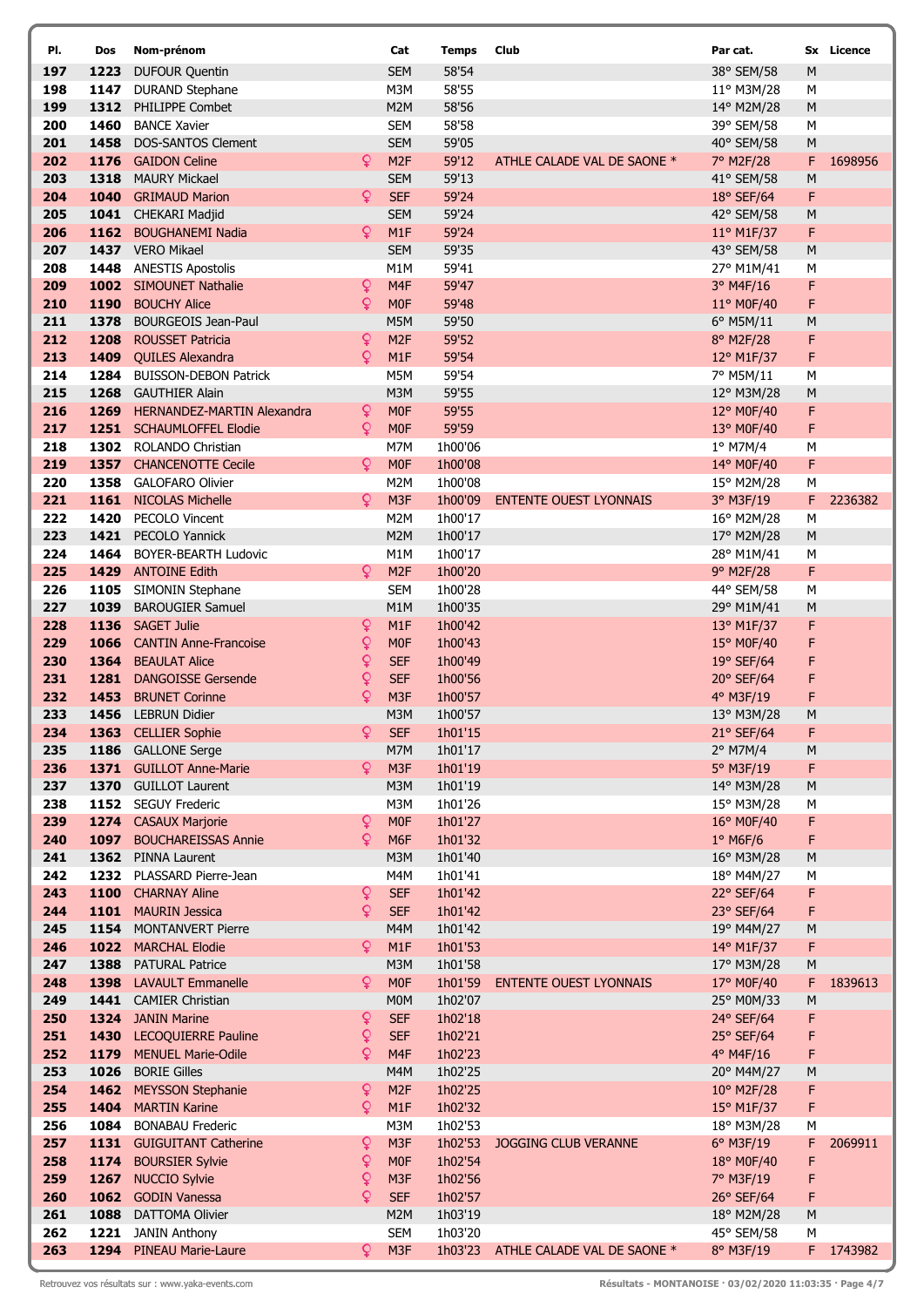| PI.        | Dos  | Nom-prénom                                        |                   | Cat                            | <b>Temps</b>       | Club                        | Par cat.                 |        | Sx Licence |
|------------|------|---------------------------------------------------|-------------------|--------------------------------|--------------------|-----------------------------|--------------------------|--------|------------|
| 264        | 1426 | <b>GUYARD Melanie</b>                             | Q                 | <b>MOF</b>                     | 1h03'25            |                             | 19° M0F/40               | F      |            |
| 265        | 1380 | <b>ROBERT Sylvie</b>                              | Q                 | M <sub>2F</sub>                | 1h03'25            |                             | 11° M2F/28               | F      |            |
| 266        | 1093 | <b>DELDON Audrey</b>                              | Q                 | M1F                            | 1h03'29            |                             | 16° M1F/37               | F      |            |
| 267        | 1410 | <b>BELUZE Charlotte</b>                           | Q                 | M <sub>OF</sub>                | 1h03'35            |                             | 20° M0F/40               | F      |            |
| 268<br>269 |      | 1405 MAROUAN Karim<br>1077 BOISSE-LEBLANC Sabine  | Q                 | <b>SEM</b><br>M4F              | 1h03'35<br>1h03'58 |                             | 46° SEM/58               | M<br>F |            |
| 270        |      | 1141 ROBERT Melanie                               | ò                 | <b>SEF</b>                     | 1h04'00            |                             | 5° M4F/16<br>27° SEF/64  | F      |            |
| 271        |      | 1219 DURET Sacha                                  | ò                 | CAF                            | 1h04'03            |                             | $2°$ CAF/3               | F      |            |
| 272        |      | 1035 COLONNA-D'ISTRIA Cecile                      | Q                 | <b>SEF</b>                     | 1h04'06            |                             | 28° SEF/64               | F      |            |
| 273        |      | 1238 LARGERIE Marlene                             | ¥                 | M1F                            | 1h04'14            | <b>COURIR ENSEMBLE</b>      | 17° M1F/37               | F      | 2237120    |
| 274        | 1099 | <b>NGUYEN Celine</b>                              | Q                 | <b>SEF</b>                     | 1h04'17            |                             | 29° SEF/64               | F      |            |
| 275        |      | 1296 SBAIHI Amandine                              | Q                 | <b>MOF</b>                     | 1h04'18            |                             | 21° M0F/40               | F      |            |
| 276        |      | 1399 VISSAC Lydie                                 | Q                 | <b>SEF</b>                     | 1h04'21            |                             | 30° SEF/64               | F      |            |
| 277        |      | 1206 PARANT Sophie                                | ò                 | M <sub>2F</sub>                | 1h04'25            |                             | 12° M2F/28               | F      |            |
| 278        | 1313 | <b>ORCEL Christiane</b>                           | Q                 | M <sub>4F</sub>                | 1h04'40            |                             | $6°$ M4F/16              | F      |            |
| 279<br>280 | 1350 | 1298 PASEK Christian<br><b>MATHEVET Valentine</b> | $\mathsf{Q}$      | M3M<br><b>SEF</b>              | 1h04'46<br>1h04'50 |                             | 19° M3M/28<br>31° SEF/64 | M<br>F |            |
| 281        |      | 1375 BARACAND Camille                             | Q                 | <b>SEF</b>                     | 1h04'51            |                             | 32° SEF/64               | F      |            |
| 282        |      | 1170 SOMBARDIER Jean-Marc                         |                   | M7M                            | 1h04'57            |                             | 3° M7M/4                 | M      |            |
| 283        |      | 1148 JACQUES Didier                               |                   | M <sub>0</sub> M               | 1h05'04            |                             | 26° M0M/33               | M      |            |
| 284        | 1098 | <b>BOUCHAREISSAS Alain</b>                        |                   | M5M                            | 1h05'09            |                             | 8° M5M/11                | М      |            |
| 285        |      | 1403 PREVOST Frederic                             |                   | <b>SEM</b>                     | 1h05'10            |                             | 47° SEM/58               | M      |            |
| 286        | 1389 | <b>BOUAJILA Anissa</b>                            | Q                 | <b>SEF</b>                     | 1h05'11            |                             | 33° SEF/64               | F      |            |
| 287        | 1130 | <b>DEGACHE Angeline</b>                           | Q                 | <b>SEF</b>                     | 1h05'16            |                             | 34° SEF/64               | F      |            |
| 288        | 1175 | <b>BOURSIER Sebastien</b>                         | Q                 | M <sub>1</sub> M               | 1h05'17            |                             | 30° M1M/41               | M      |            |
| 289<br>290 |      | 1155 MEYER Laurence<br>1249 ALPHAIZAN Severine    | Q                 | M <sub>6F</sub><br>M1F         | 1h05'17<br>1h05'19 | ATHLE CALADE VAL DE SAONE * | $2°$ M6F/6<br>18° M1F/37 | F<br>F | 219701     |
| 291        |      | 1428 CUGNO Didier                                 |                   | M4M                            | 1h05'19            |                             | 21° M4M/27               | M      |            |
| 292        |      | 1265 ACOSTA Frederic                              |                   | M4M                            | 1h05'29            |                             | 22° M4M/27               | M      |            |
| 293        |      | 1230 PALOMARES Malika                             | Q                 | M <sub>3F</sub>                | 1h05'30            | ASVEL VILLEURBANNE*         | 9° M3F/19                | F      | 1756278    |
| 294        |      | 1172 ALAMELLE Jean                                |                   | M2M                            | 1h05'31            |                             | 19° M2M/28               | M      |            |
| 295        |      | 1060 JAS Marie-Laure                              | Q                 | M1F                            | 1h05'31            |                             | 19° M1F/37               | F      |            |
| 296        |      | 1135 GAGATEL Jean-Daniel                          |                   | <b>SEM</b>                     | 1h05'31            | <b>COURIR ENSEMBLE</b>      | 48° SEM/58               | М      | 2237731    |
| 297        |      | 1166 ARME Elodie                                  | Q                 | <b>SEF</b>                     | 1h05'33            |                             | 35° SEF/64               | F      |            |
| 298<br>299 | 1246 | <b>SENAC Maxime</b><br>1394 SACCUCCI Florent      |                   | <b>SEM</b><br>M <sub>0</sub> M | 1h05'42<br>1h05'44 |                             | 49° SEM/58<br>27° M0M/33 | M<br>M |            |
| 300        |      | 1234 CHEVROLAT Daniel                             |                   | M6M                            | 1h05'46            |                             | 6° M6M/8                 | М      |            |
| 301        |      | 1275 LE-BORGNE Marc                               |                   | M3M                            | 1h06'11            |                             | 20° M3M/28               | M      |            |
| 302        |      | 1243 COTARD Franck                                |                   | M3M                            | 1h06'11            |                             | 21° M3M/28               | M      |            |
| 303        |      | 1385 LANOOTE Beatrice                             | Q                 | M4F                            | 1h06'23            |                             | 7° M4F/16                | F      |            |
| 304        |      | 1384 LANOOTE Denis                                |                   | M4M                            | 1h06'23            |                             | 23° M4M/27               | M      |            |
| 305        |      | 1076 GRANDJEAN Christelle                         | Q                 | M1F                            | 1h06'39            |                             | 20° M1F/37               | F      |            |
| 306        |      | 1071 MARTIN Olivier                               |                   | M1M                            | 1h06'39            | EA BOURG-EN-BRESSE*         | 31° M1M/41               | M      | 678725     |
| 307<br>308 |      | 1361 MORTREUX Jeanne<br>1239 TAILFER Lucie        | ò<br>ò            | M <sub>3F</sub><br><b>SEF</b>  | 1h06'41<br>1h06'54 |                             | 10° M3F/19<br>36° SEF/64 | F<br>F |            |
| 309        |      | 1096 TISSANDIER Valentin                          |                   | <b>CAM</b>                     | 1h06'59            |                             | 5° CAM/5                 | M      |            |
| 310        |      | 1433 ROUSSET Martine                              | ò                 | M <sub>5F</sub>                | 1h07'00            |                             | $1°$ M5F/5               | F      |            |
| 311        | 1015 | <b>MARTINEZ Juliette</b>                          | Q                 | M1F                            | 1h07'07            |                             | 21° M1F/37               | F      |            |
| 312        |      | 1082 RIBEIRO Martine                              | Q                 | M <sub>4F</sub>                | 1h07'13            | ATHLETIC CLUB TASSIN        | 8° M4F/16                | F      | 1250609    |
| 313        |      | 1164 SCHMITTER Aurelie                            | ¥                 | <b>SEF</b>                     | 1h07'18            |                             | 37° SEF/64               | F      |            |
| 314        |      | 1425 CHABERT Chloe                                | Q                 | <b>SEF</b>                     | 1h07'22            |                             | 38° SEF/64               | F      |            |
| 315        | 1019 | <b>KASAS Jacqueline</b>                           | $\mathsf{Q}$<br>Q | M <sub>2F</sub>                | 1h07'24            |                             | 13° M2F/28               | F      |            |
| 316<br>317 | 1386 | <b>GACHIGNAT Julie</b><br>1236 HEURTAULT Denis    |                   | <b>SEF</b><br>M6M              | 1h07'37<br>1h07'39 |                             | 39° SEF/64<br>7° M6M/8   | F<br>M |            |
| 318        |      | 1291 TRUPIANO Celine                              | Q.                | M1F                            | 1h07'45            |                             | 22° M1F/37               | F      |            |
| 319        |      | 1143 RAYNAUD Yannis                               |                   | <b>SEM</b>                     | 1h07'48            |                             | 50° SEM/58               | M      |            |
| 320        |      | 1253 MERLIN Florent                               |                   | <b>SEM</b>                     | 1h07'48            |                             | 51° SEM/58               | M      |            |
| 321        |      | 1120 CHASSEPOUX Nathalie                          | Q.                | M3F                            | 1h07'59            |                             | 11° M3F/19               | F      |            |
| 322        |      | 1119 QUESADA Nicolas                              |                   | <b>SEM</b>                     | 1h07'59            |                             | 52° SEM/58               | M      |            |
| 323        |      | 1021 VILLETTE Theodore                            |                   | M1M                            | 1h08'03            |                             | 32° M1M/41               | M      |            |
| 324        |      | 1020 GROSSIN Cecile                               | ò                 | <b>SEF</b>                     | 1h08'03            |                             | 40° SEF/64               | F      |            |
| 325<br>326 |      | 1248 CICERON Alexandre<br>1335 CLERE Tiphaine     | Q                 | M <sub>0</sub> M<br>M1F        | 1h08'08<br>1h08'08 |                             | 28° M0M/33               | M<br>F |            |
| 327        |      | 1089 FOURNEL Nadine                               | $\mathsf{Q}$      | M <sub>2F</sub>                | 1h08'13            |                             | 23° M1F/37<br>14° M2F/28 | F      |            |
| 328        | 1207 | MEPILLAT Djohra                                   | $\mathsf{Q}$      | M1F                            | 1h08'17            |                             | 24° M1F/37               | F      |            |
| 329        | 1189 | <b>MOURETIN Dominique</b>                         | ¥                 | M <sub>6F</sub>                | 1h08'23            |                             | $3°$ M6F/6               | F      |            |
| 330        |      | 1211 DELORAINE Amelie                             | ¥                 | <b>SEF</b>                     | 1h08'44            |                             | 41° SEF/64               | F      |            |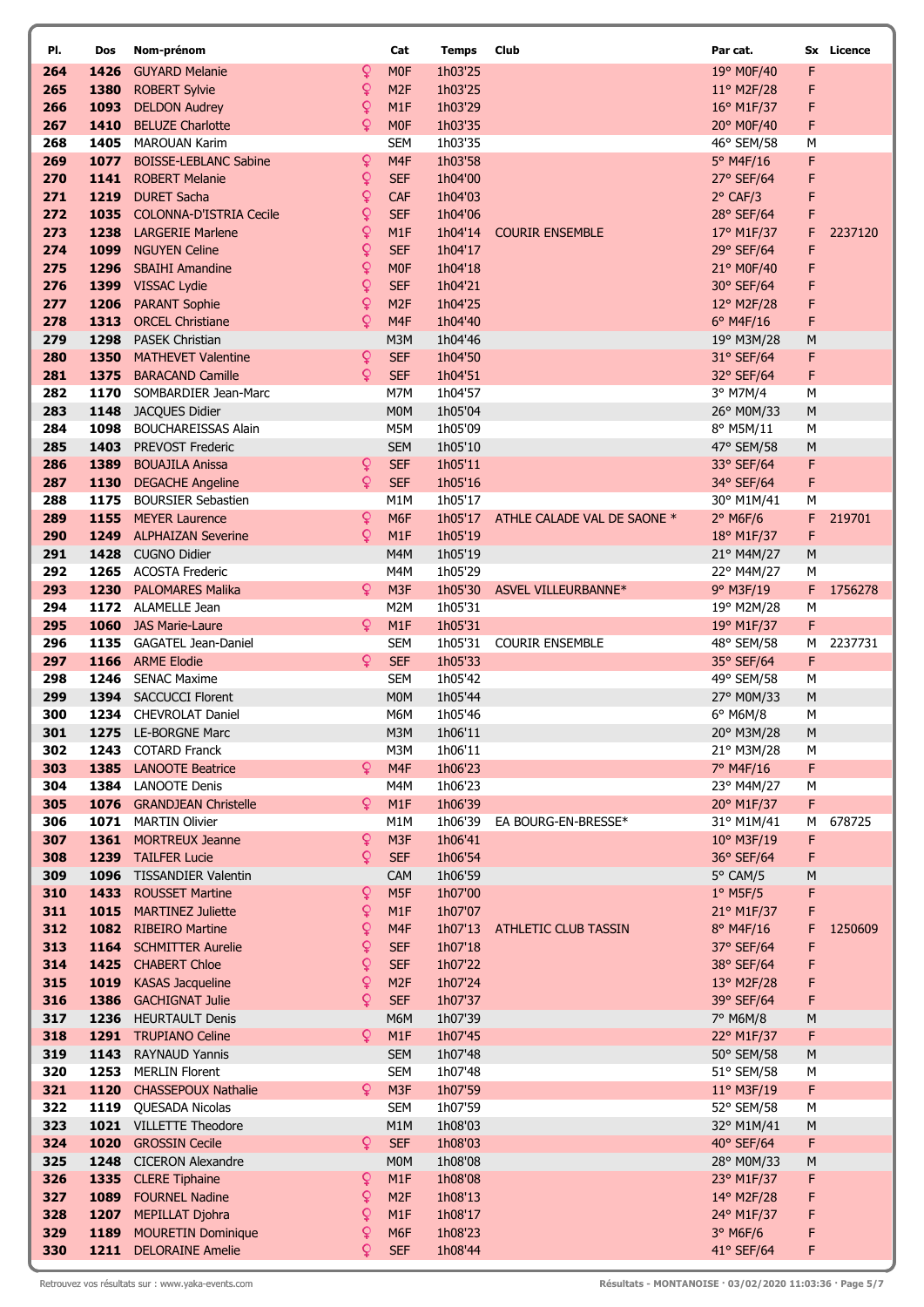| PI.        | Dos  | Nom-prénom                                                |                             | Cat                                 | <b>Temps</b>       | Club                        | Par cat.                 |        | Sx Licence |
|------------|------|-----------------------------------------------------------|-----------------------------|-------------------------------------|--------------------|-----------------------------|--------------------------|--------|------------|
| 331        | 1235 | <b>DURET Fatima</b>                                       | Q                           | M <sub>6F</sub>                     | 1h08'47            |                             | 4° M6F/6                 | F      |            |
| 332        |      | 1210 DELORAINE Dorothee                                   | Q                           | <b>SEF</b>                          | 1h08'48            |                             | 42° SEF/64               | F      |            |
| 333        |      | 1341 TRACOL Guerande                                      | Q                           | <b>SEF</b>                          | 1h08'53            |                             | 43° SEF/64               | F      |            |
| 334        |      | 1058 TARDY Helene                                         | Q                           | M <sub>5F</sub>                     | 1h08'59            | AS IBM LYON                 | $2^{\circ}$ M5F/5        | F      | 1829510    |
| 335        |      | 1056 JANODY Andre                                         |                             | M5M                                 | 1h09'00            | AS IBM LYON                 | 9° M5M/11                | M      | 569050     |
| 336        |      | 1192 PILLON Emilie                                        | Q                           | <b>MOF</b>                          | 1h09'02            |                             | 22° M0F/40               | F      |            |
| 337<br>338 |      | 1278 BERNARD Yann<br>1277 EYRAUD Guillaume                |                             | M2M<br>M <sub>0</sub> M             | 1h09'06<br>1h09'07 |                             | 20° M2M/28<br>29° M0M/33 | M<br>M |            |
| 339        |      | 1254 SAUZAY Carine                                        | $\mathsf{Q}$                | M1F                                 | 1h09'08            |                             | 25° M1F/37               | F      |            |
| 340        |      | 1333 CAYET Nadege                                         | Q.                          | <b>MOF</b>                          | 1h09'11            |                             | 23° M0F/40               | F      |            |
| 341        |      | 1442 MEYER Jean                                           |                             | M1M                                 | 1h09'14            |                             | 33° M1M/41               | M      |            |
| 342        |      | 1009 AGOSTINO Sandrine                                    | $\mathsf{Q}$                | M <sub>OF</sub>                     | 1h09'14            |                             | 24° M0F/40               | F      |            |
| 343        |      | 1008 MEYER Karine                                         | Q                           | M1F                                 | 1h09'14            |                             | 26° M1F/37               | F      |            |
| 344        |      | 1266 NUCCIO Marie-Lou                                     | Q                           | <b>SEF</b>                          | 1h09'19            |                             | 44° SEF/64               | F      |            |
| 345        |      | 1415 GENAY Lorraine                                       | Q                           | <b>SEF</b>                          | 1h09'27            |                             | 45° SEF/64               | F      |            |
| 346        | 1349 | <b>BODIN Pierre-Yves</b>                                  |                             | <b>SEM</b>                          | 1h09'49            |                             | 53° SEM/58               | М      |            |
| 347        |      | 1184 LENARD Nicole                                        | $\mathsf{Q}$                | M8F                                 | 1h09'51            |                             | $1°$ M8F/1               | F      |            |
| 348        |      | 1323 BEYAN Jessica                                        | ò                           | M <sub>2F</sub>                     | 1h09'56            |                             | 15° M2F/28               | F      |            |
| 349<br>350 |      | 1247 PINET Christophe<br>1222 BLEUX Clemence              | Q                           | M3M<br>M1F                          | 1h09'57<br>1h10'04 |                             | 22° M3M/28<br>27° M1F/37 | M<br>F |            |
| 351        |      | 1191 DA-ROCHA Celine                                      | Q                           | <b>MOF</b>                          | 1h10'10            |                             | 25° M0F/40               | F      |            |
| 352        |      | 1129 MOREAU-ROQUE-ISSARTIER Severine                      | ₽                           | M <sub>2F</sub>                     | 1h10'15            |                             | 16° M2F/28               | F      |            |
| 353        |      | 1173 MICHAUD Anne                                         | Q                           | M <sub>4F</sub>                     | 1h10'17            |                             | $9°$ M4F/16              | F      |            |
| 354        |      | 1177 MUNCK Nathalie                                       | Q                           | M <sub>4F</sub>                     | 1h10'17            |                             | 10° M4F/16               | F      |            |
| 355        |      | 1113 ARZOUR Fouad                                         |                             | M2M                                 | 1h10'19            |                             | 21° M2M/28               | M      |            |
| 356        |      | 1443 BROCHET Fiona                                        | ò                           | <b>SEF</b>                          | 1h10'29            |                             | 46° SEF/64               | F      |            |
| 357        |      | 1225 DELAHAYE Lucy                                        | Q.                          | <b>SEF</b>                          | 1h10'30            |                             | 47° SEF/64               | F      |            |
| 358        |      | 1224 DE-LA-TEYSSONNIERE Nicolas                           |                             | <b>SEM</b>                          | 1h10'31            |                             | 54° SEM/58               | M      |            |
| 359        |      | 1311 BLANC Jean-Pierre                                    |                             | M4M                                 | 1h10'47            |                             | 24° M4M/27               | M      |            |
| 360        |      | 1049 POURCHET Valerie                                     | Q                           | M <sub>1</sub> F                    | 1h10'49            |                             | 28° M1F/37               | F      |            |
| 361<br>362 |      | 1344 FEROUL Aude<br>1255 MERIGNIEUX Nathalie              | $\mathsf{Q}$<br>$\mathsf Q$ | <b>MOF</b><br>M <sub>3F</sub>       | 1h11'02            |                             | 26° M0F/40               | F      |            |
| 363        |      | 1270 PIDOUX Coralie                                       | Q                           | M <sub>2F</sub>                     | 1h11'03<br>1h11'11 |                             | 12° M3F/19<br>17° M2F/28 | F<br>F |            |
| 364        |      | 1168 ROUX Christelle                                      | ò                           | M <sub>3F</sub>                     | 1h11'20            |                             | 13° M3F/19               | F      |            |
| 365        |      | 1126 RIBIERE Xavier                                       |                             | M3M                                 | 1h11'40            |                             | 23° M3M/28               | M      |            |
| 366        |      | 1124 BADEL Caroline                                       | $\mathsf{Q}$                | M <sub>1</sub> F                    | 1h11'45            |                             | 29° M1F/37               | F      |            |
| 367        |      | 1086 LAPONTERIQUE Cecile                                  | $\mathsf{Q}$                | M1F                                 | 1h11'46            |                             | 30° M1F/37               | F      |            |
| 368        |      | 1134 ETIEVANT Mathilde                                    | ò                           | <b>MOF</b>                          | 1h11'51            |                             | 27° M0F/40               | F      |            |
| 369        |      | 1220 CAZOR Nathalie                                       | Q                           | M <sub>2F</sub>                     | 1h11'52            |                             | 18° M2F/28               | F      |            |
| 370        |      | 1115 BOLOT Damien                                         |                             | M <sub>0</sub> M                    | 1h12'03            |                             | 30° M0M/33               | М      |            |
| 371        |      | 1074 DESBUQUOIS Elsa                                      | Q                           | <b>SEF</b>                          | 1h12'03            |                             | 48° SEF/64               | F      |            |
| 372        |      | 1085 DEVELLE Helene                                       | Q.                          | <b>SEF</b><br><b>SEM</b>            | 1h12'03            |                             | 49° SEF/64               | F      |            |
| 373<br>374 |      | 1127 VALOUR Thomas<br>1050 DI-GREGORIO Charline           | ò                           | <b>SEF</b>                          | 1h12'07<br>1h12'07 |                             | 55° SEM/58<br>50° SEF/64 | M<br>F |            |
| 375        |      | 1051 GOUJON Anne                                          | Q.                          | M1F                                 | 1h12'07            |                             | 31° M1F/37               | F      |            |
| 376        |      | 1121 GOUTTE Ludovic                                       |                             | <b>SEM</b>                          | 1h12'07            |                             | 56° SEM/58               | M      |            |
| 377        |      | 1305 GUILLOTIN Emma                                       | ò                           | CAF                                 | 1h12'45            | <b>ESCLOPS D'AZUN</b>       | $3^{\circ}$ CAF/3        | F      | 1970719    |
| 378        |      | 1215 THONIEL Dominique                                    | $\mathsf{Q}$                | M <sub>4F</sub>                     | 1h13'05            |                             | $11^{\circ}$ M4F/16      | F      |            |
| 379        |      | 1218 DA-SILVA Maria-Madalena                              | Q                           | M <sub>4F</sub>                     | 1h13'05            |                             | $12^{\circ}$ M4F/16      | F      |            |
| 380        |      | 1004 RENIER Marie-Christine                               | Q                           | M <sub>3F</sub>                     | 1h13'15            | <b>ATHLETIC CLUB TASSIN</b> | 14° M3F/19               | F      | 1679293    |
| 381        |      | 1171 BORDEAU Antoine                                      |                             | <b>SEM</b>                          | 1h13'17            |                             | 57° SEM/58               | M      |            |
| 382        |      | 1200 EYDIEUX Charlene                                     | Q                           | <b>SEF</b>                          | 1h13'26            |                             | 51° SEF/64               | F      |            |
| 383        |      | 1160 HUSSON Marie-Celine                                  | Q                           | M <sub>3F</sub>                     | 1h13'34            |                             | 15° M3F/19               | F      |            |
| 384<br>385 |      | 1376 PURCELL-MOUSSAULT Eleonore<br>1308 MAZURIER Mireille | Q.<br>Q                     | M3F<br>M4F                          | 1h13'42<br>1h13'45 |                             | 16° M3F/19<br>13° M4F/16 | F<br>F |            |
| 386        |      | 1111 TAPONAT Charles                                      |                             | M5M                                 | 1h13'48            |                             | 10° M5M/11               | M      |            |
| 387        |      | 1112 TAPONAT Corinne                                      | ¥                           | M <sub>4F</sub>                     | 1h13'48            |                             | 14° M4F/16               | F      |            |
| 388        |      | 1133 MOINS Claire                                         | Q.                          | <b>SEF</b>                          | 1h13'55            |                             | 52° SEF/64               | F      |            |
| 389        |      | 1016 SENAL Jacky                                          |                             | M8M                                 | 1h14'23            |                             | $1^\circ$ M8M/1          | M      |            |
| 390        |      | 1366 ROBERTO Daniele                                      | Ŷ                           | M4F                                 | 1h14'23            | ASVEL VILLEURBANNE*         | $15^{\circ}$ M4F/16      | F      | 662607     |
| 391        |      | 1144 RIBOULOT Aurore                                      | $\mathsf{Q}$                | <b>JUF</b>                          | 1h14'26            |                             | $2°$ JUF/2               | F      |            |
| 392        |      | 1042 RUIZ Marilyne                                        | ₽                           | M1F                                 | 1h14'57            |                             | 32° M1F/37               | F      |            |
| 393        |      | 1342 MOYNE Agnes                                          | Q                           | M <sub>5F</sub>                     | 1h15'11            |                             | $3°$ M5F/5               | F      |            |
| 394        |      | 1055 RAMAGE-BOBICHON Gerladine                            | Q                           | <b>MOF</b>                          | 1h15'14            |                             | 28° M0F/40               | F      |            |
| 395        |      | 1272 GUIGUITANT Lea                                       | Q                           | <b>SEF</b>                          | 1h15'20            |                             | 53° SEF/64               | F      |            |
| 396<br>397 |      | 1445 PARISOT Vincent<br>1014 LEGAGNEUX Aurellie           | Q.                          | M <sub>2</sub> M<br>M <sub>0F</sub> | 1h15'22<br>1h15'47 |                             | 22° M2M/28<br>29° M0F/40 | M<br>F |            |
|            |      |                                                           |                             |                                     |                    |                             |                          |        |            |